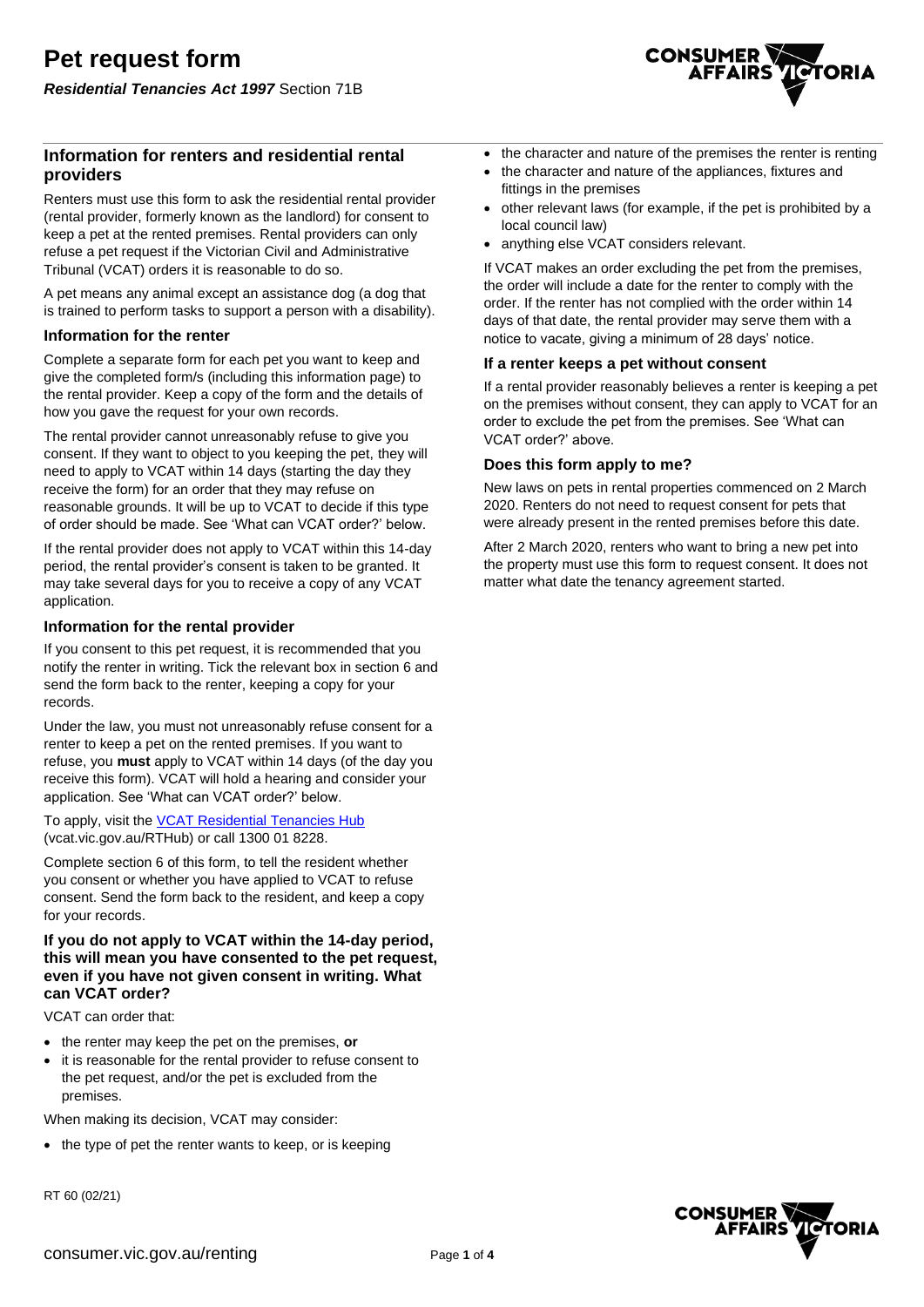# **Help or further information**

For further information, visit the renting section – Consumer Affairs Victoria website at [consumer.vic.gov.au/renting](http://www.consumer.vic.gov.au/renting) or call the Consumer Affairs Victoria Helpline on **1300 55 81 81**.

# **Telephone interpreter service**

If you have difficulty understanding English, contact the Translating and Interpreting Service (TIS) on 131 450 (for the cost of a local call) and ask to be put through to an Information Officer at Consumer Affairs Victoria on 1300 55 81 81.

## **Arabic**

على الرقم 450 131 )بكلفة مكالمة محلية( (TIS(إذا كان لديك صعوبة في فهم اللغة اإلنكليزية، اتصل بخدمة الترجمة التحريرية والشفوية واطلب أن يوصلوك بموظف معلومات في دائرة شؤون المستهلك في فكتوريا على الرقم 81 81 55 .1300

**Turkish** İngilize anlamakta güçlük çekiyorsanız, 131 450'den (şehir içi konuşma ücretine) Yazılı ve Sözlü Tercümanlık Servisini (TIS) arayarak 1300 55 81 81 numerali telefondan Victoria Tüketici İşleri'ni aramalarını ve size bir Danişma Memuru ile görüştürmelerini isteyiniz.

**Vietnamese** Nếu quí vị không hiểu tiếng Anh, xin liên lạc với Dịch Vụ Thông Phiên Dịch (TIS) qua số 131 450 (với giá biểu của cú gọi địa phương) và yêu cầu được nối đường dây tới một Nhân Viên Thông Tin tại Bộ Tiêu Thụ Sự Vụ Victoria (Consumer Affairs Victoria) qua số 1300 55 81 81.

**Somali** Haddii aad dhibaato ku qabto fahmida Ingiriiska, La xiriir Adeega Tarjumida iyo Afcelinta (TIS) telefoonka 131 450 (qiimaha meesha aad joogto) weydiisuna in lagugu xiro Sarkaalka Macluumaadka ee Arrimaha Macmiilaha Fiktooriya tel: 1300 55 81 81.

Chinese 如果您聽不大懂英語,請打電話給口譯和筆譯服務處,電話:131 450(衹花費一個普通電話費),讓他們幫您接通維多利亞消 費者事務處(Consumer Affairs Victoria)的信息官員,電話:1300 55 81 81。

**Serbian** Ако вам је тешко да разумете енглески, назовите Службу преводилаца и тумача (Translating and Interpreting Service – TIS) на 131 450 (по цену локалног позива) и замолите их да вас повежу са Службеником за информације (Information Officer) у Викторијској Служби за потрошачка питања (Consumer Affairs Victoria) на 1300 55 81 81.

**Amharic** በእንግሊዝኛ ቋንቋ ለመረዳት ችግር ካለብዎ የአስተርጓሚ አገልግሎትን (TIS) በስልክ ቁጥር 131 450 (በአካባቢ ስልክ ጥሪ ሂሳብ) በመደወል ለቪክቶሪያ ደንበኞች ጉዳይ ቢሮ በስልክ ቁጥር 1300 55 81 81 ደውሎ ከመረጃ አቅራቢ ሠራተኛ ጋር እንዲያገናኝዎት መጠየቅ።

### **Dari**

به قيمت مخابره محلی تماس 131 450به شماره (TIS (اگر شما مشکل دانستن زبان انگليسی داريد، با اداره خدمات ترجمانی تحريری و شفاهی . ارتباط دهد81 81 55 1300بگيريد و بخواهيد که شما را به کارمند معلومات دفتر امور مهاجرين ويکتوريا به شماره

**Croatian** Ako nerazumijete dovoljno engleski, nazovite Službu tumača i prevoditelja (TIS) na 131 450 (po cijeni mjesnog poziva) i zamolite da vas spoje s djelatnikom za obavijesti u Consumer Affairs Victoria na 1300 55 81 81.

**Greek** Αν έχετε δυσκολίες στην κατανόηση της αγγλικής γλώσσας, επικοινωνήστε με την Υπηρεσία Μετάφρασης και Διερμηνείας (ΤΙS) στο 131 450 (με το κόστος μιας τοπικής κλήσης) και ζητήστε να σας συνδέσουν με έναν Υπάλληλο Πληροφοριών στην Υπηρεσία Προστασίας Καταναλωτών Βικτώριας (Consumer Affairs Victoria) στον αριθμό 1300 55 81 81.

**Italian** Se avete difficoltà a comprendere l'inglese, contattate il servizio interpreti e traduttori, cioè il Translating and Interpreting Service (TIS) al 131 450 (per il costo di una chiamata locale), e chiedete di essee messi in comunicazione con un operatore addetto alle informazioni del dipartimento "Consumer Affairs Victoria" al numero 1300 55 81 81.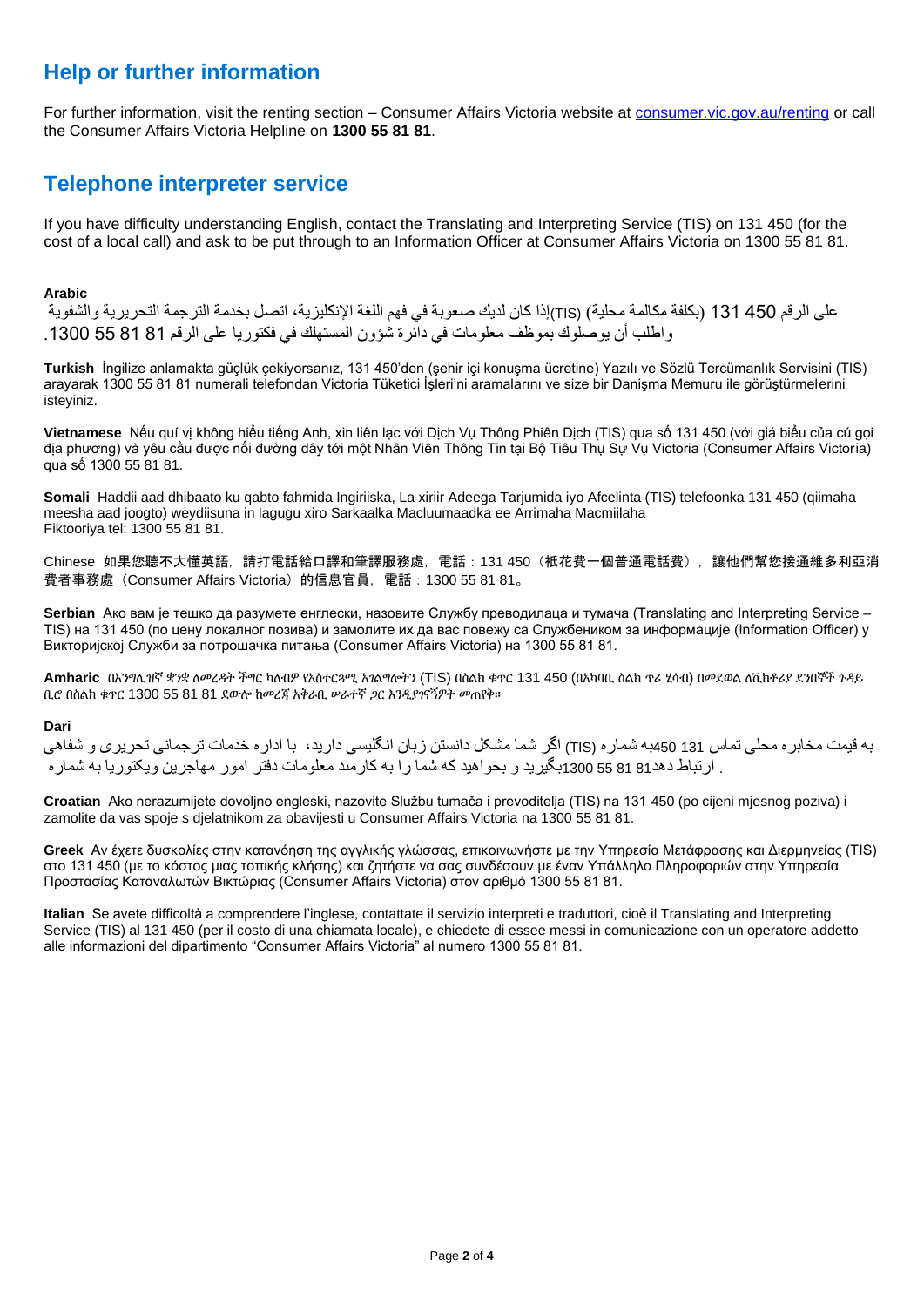# **Pet request form**

# **1 Renter details**

Renter/s name/s:

Address of rented premises:

Renter/s address for serving documents *(can be email address if renter has previously consented to electronic service)*:

# **2 Rental provider details**

Rental providers name/s:

Rental providers address for serving documents *(can be email address if rental provider has consented to electronic service, and can be agent's address)*:

# **3 Pet details**

I am asking to keep the following pet at the rented premises.

*Complete a separate form for each pet. If you do not yet have a specific pet, complete as much information as you can about the kind of pet you intend to keep at the rented premises.*

Animal type *(including breed and species if known)*:

Pet name *(if known)*:

Identifying details *(if known – e.g. registration number, microchip number, sex, fur colour/length, other features)*:

Other information you would like to share about the suitability of the pet being kept on the premises:

*You do not have to provide other information, but it may help the rental provider to make an informed decision. This could include, for example:*

- *information about the pet's age, size, temperament, training or other characteristics*
- *whether the premises is suitable for keeping this type of pet (e.g. size of property, outdoor areas)*
- *whether the pet is permitted under the local council by-laws*
- *whether you intend to keep the pet inside and/or outside, or in an appropriate enclosure.*

Further details are attached to this form *(e.g. photo of pet, photo of enclosure, other information)*:

| Yes: |  |
|------|--|
| No:  |  |

Description of attachment/s: